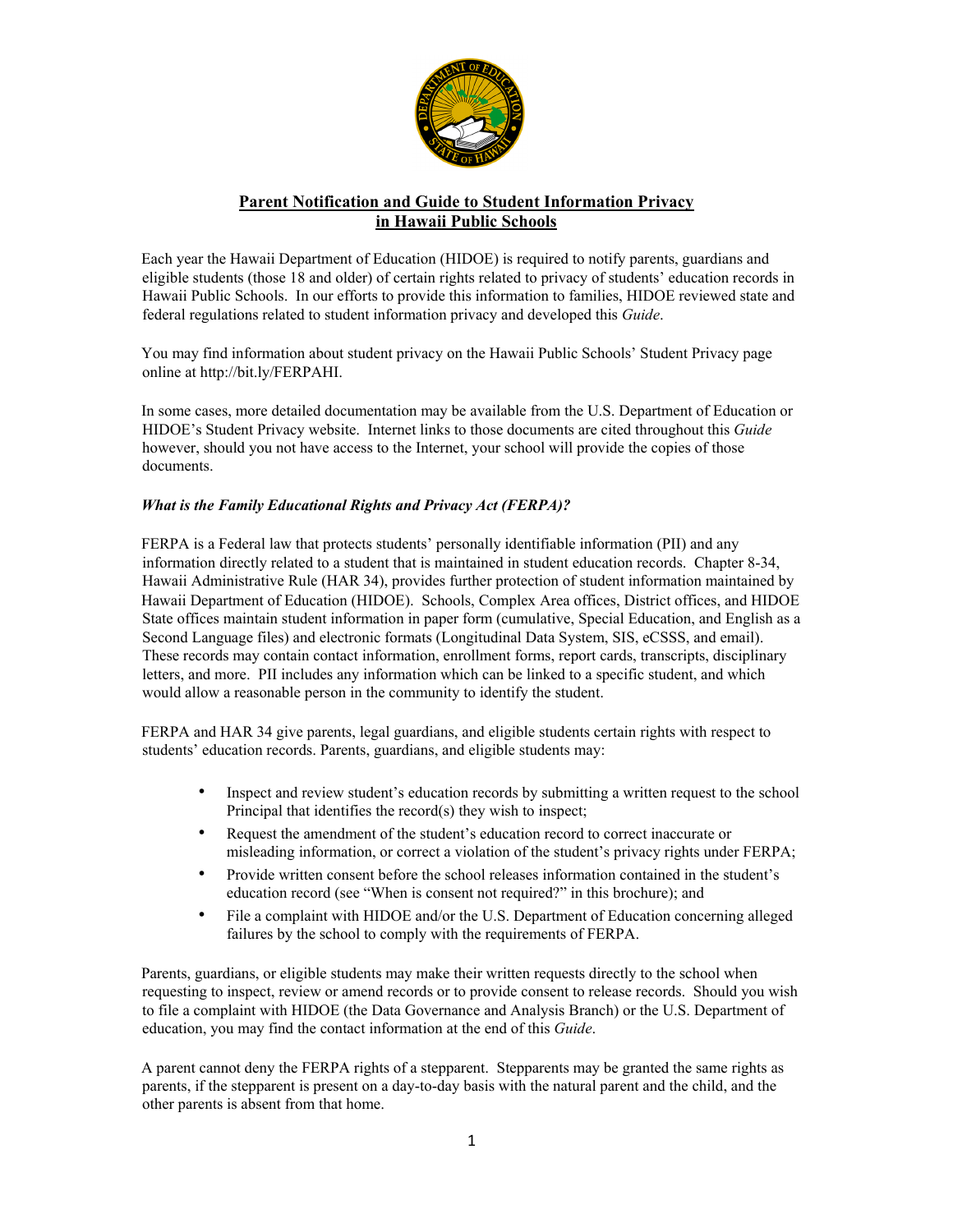A parent and/or legal guardian may grant privileges to others to view their child's educational records by submitting to the child's school a written consent thereby granting permission to that person. Examples of this include a father who grants permission for his girlfriend or the student's grandparent to have access to the child's educational records. If an individual the student is living with submits to the school a Caregiver Consent Affidavit, pursuant to section 302A-482, Hawaii Revised Statutes, that individual has the right to view the child's educational records as the child's caregiver. Stepparents and Caregiver Consent adults are not able to make educational decisions for the student relating to Special Education and/or Section 504 matters. Should you have any questions or concerns about non-parent or legal guardian rights, please contact your school Principal.

The "Notification of Rights Under FERPA for Elementary and Secondary Schools" may be found at http://bit.ly/FERPArights and HAR 34 may be found at http://bit.ly/HAR834.

#### *Where is student information maintained?*

HIDOE maintains student information in physical files, such as the cumulative and special education files, and electronic databases including the student information system and the longitudinal database.

#### *How does HIDOE use student data to improve?*

HIDOE shares student information across schools in the state in order to evaluate and improve instruction in order to provide better educational opportunities and outcomes for students. This sharing takes several forms, with the most common below:

- A student's past history is shared "forward" with the school officials in the school and Complex Area that the student is now enrolled in or intends to enroll in. This ensures that the student's needs are met to support their transition. Additionally, this process helps schools plan for incoming students.
- Data on current students are shared "back" to the school officials in the school and Complex Area that a student was enrolled in during the previous year to enable school officials to reflect on the policies and practices that may have affected a particular student's outcomes.
- Student data are analyzed at the Complex Area and State level to help determine which policies are effective and which need to be changed.

Links to information about HIDOE data reports may be found on HIDOE's "School Data and Reports" page online at http://bit.ly/hidoeschooldataandreports.

## *Who is responsible for protecting student information?*

Because employees and volunteers in HIDOE may come across student information, whether intentionally or by accident, everyone in our schools and HIDOE offices is responsible for protecting that information.

#### *Who may have access to student education records and personally identifiable information (PII)?*

Generally, HIDOE must have written permission from the parent, guardian or eligible student in order to disclose any personally identifiable information (PII) or information from a student's education record to non-HIDOE personnel. However, school officials may, if they have legitimate educational interest, have access to those records without consent. A school official is a person hired by HIDOE, in an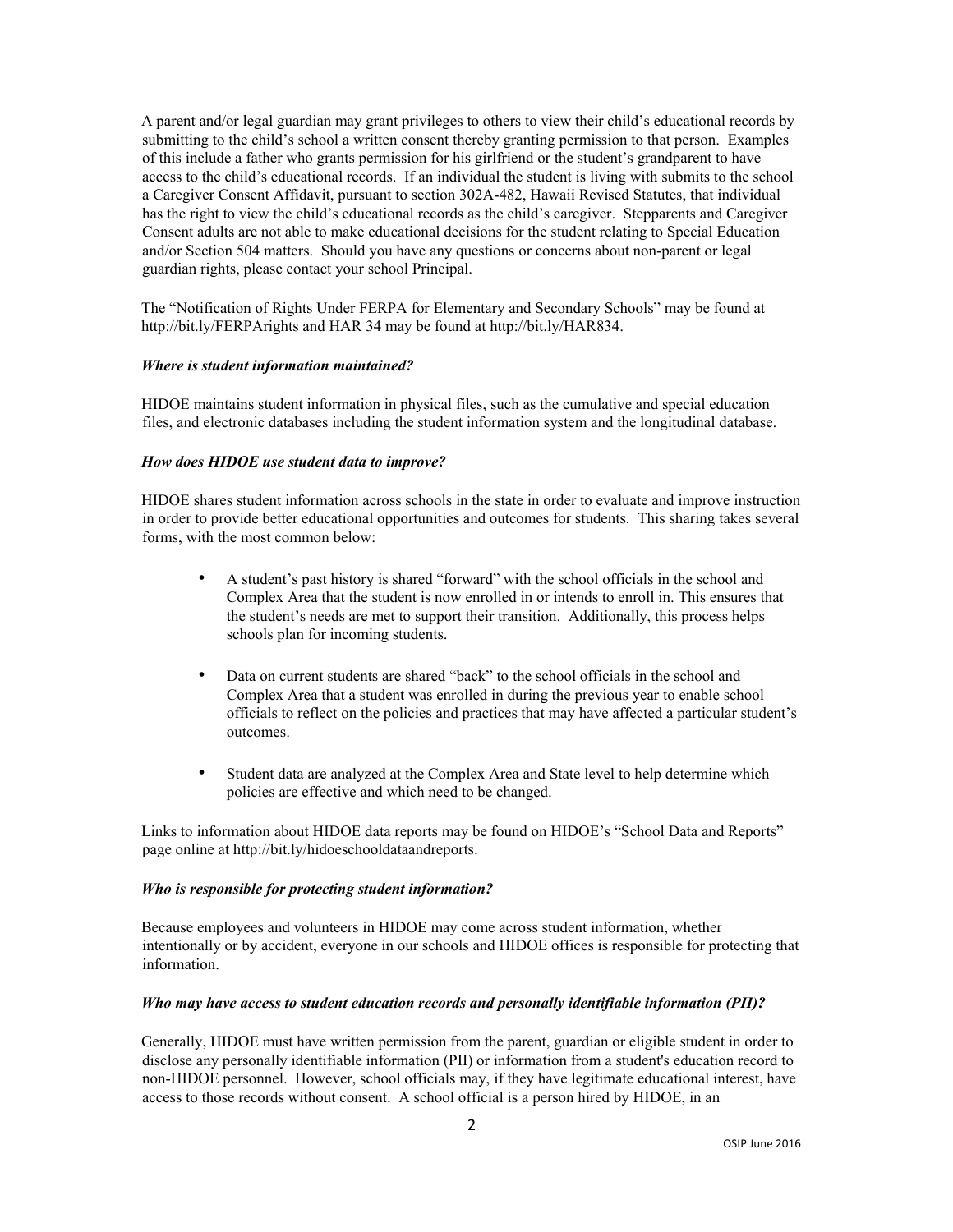administrative, supervisory, instructional, support staff, research or evaluation position, including contractors, consultants, or other outside parties to whom HIDOE has outsourced services or functions instead of using HIDOE employees. School officials have a legitimate educational interest if they need to access an education record in order to fulfill their professional responsibility. In all cases, school officials only have access to student data for those students they have a legitimate educational interest in.

Some examples of reasons that school officials may need access to education records:

- To analyze data to improve teaching and learning;
- To manage HIDOE operations;
- To evaluate student, teacher, school and program outcomes;
- To provide supports or services to students, teachers and schools; and
- To ensure records are accurate.

## *When is consent not required to release student information?*

Generally, personally identifiable information and information from a student's education record cannot be shared without consent, but there are several cases where FERPA regulations allow HIDOE to share records without consent. HIDOE makes every effort to ensure student information privacy is protected, and to notify parent, guardians, and eligible students when information is going to be shared and why. Following are the most common situations in which information may be shared without consent.

**School Officials** As mentioned above in the section "*Who may have access to student education records and PII?,*" individuals designated as school officials by HIDOE may, if they have legitimate educational interest, receive student information without parent, guardian, or eligible student consent. HIDOE encourages staff in our public schools to share student data with colleagues in order to conduct evaluations of educational programs and student performance to improve outcomes and opportunities for students.

**Directory Information** HIDOE may designate some information as Directory Information, which may be released without consent, unless the parent, guardian, or eligible student has requested that information not be shared – this request is sometimes called an "opt out" request. Releasing Directory Information is not considered harmful or an invasion of privacy. Directory Information is typically used in school publications, such as:

- A playbill, showing the student's role in a drama production;
- The annual yearbook;
- Honor roll or other recognition lists;
- Graduation programs; and
- Sports activity sheets, such as for wrestling, showing weight and height of team members.

HIDOE has designated the following information as Directory Information:

- Student's name;
- Address:
- Telephone number;
- Date and place of birth;
- Dates of attendance (i.e., enrollment/withdrawal dates);
- Grade (class) level;
- Participation in officially recognized activities and sports;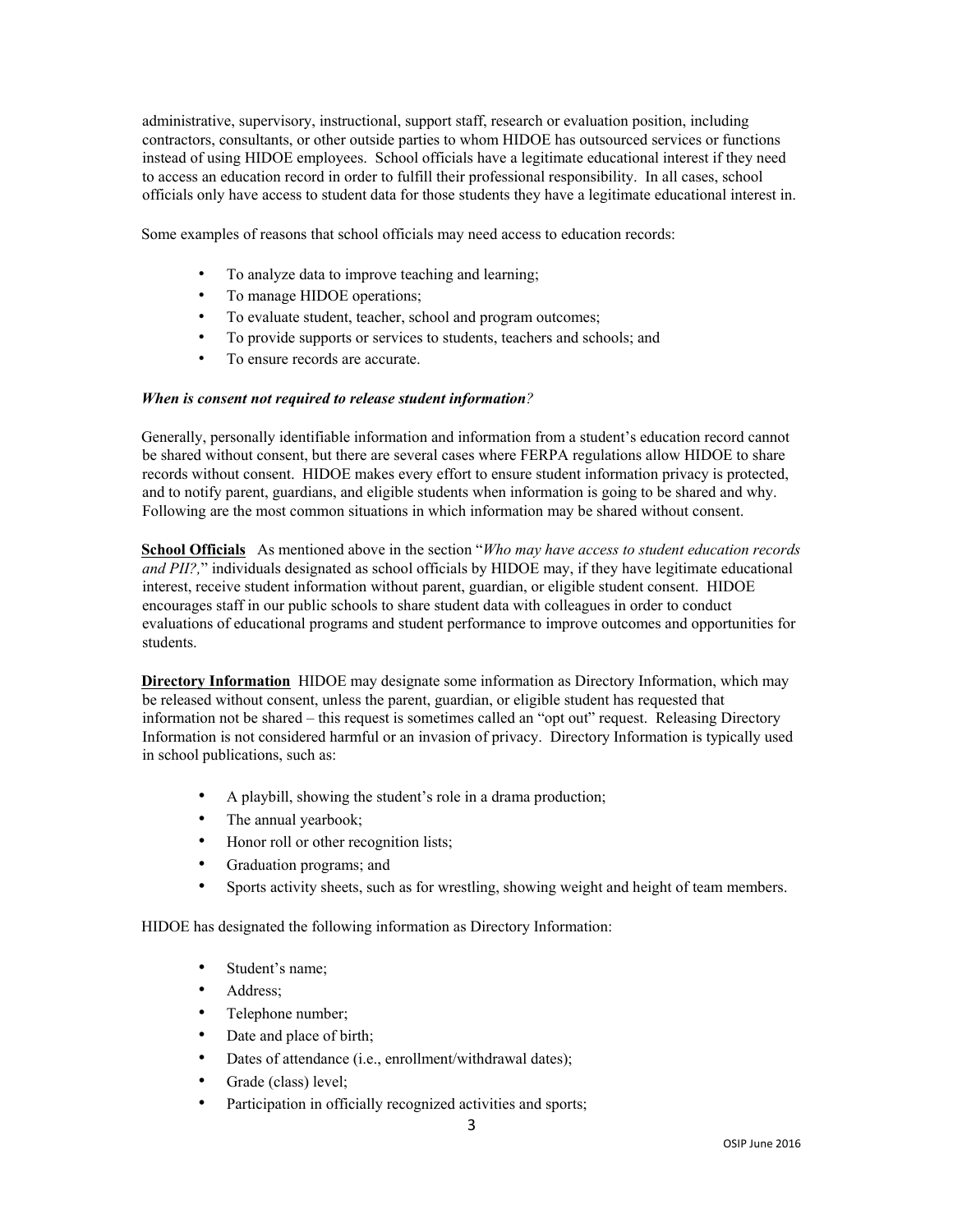- Weight and height of members of athletic teams;
- Awards received, including honors and Certificates of completion (e.g. diploma);
- The most recent previous educational agency, institution, or school attended; and
- Graduation date.

If a parent, guardian, or eligible student submits a written request for non-disclosure, sometimes referred to as an "opt out," HIDOE may not disclose the student's directory information per the non-disclosure request. The school will accept a signed and dated letter from the parent, guardian, or eligible student.

The "Notice for Directory Information" may be found at http://bit.ly/hidoedirectoryinfo.

**Transfer of Education Records** HIDOE may disclose education records to another school or postsecondary institution at which the student seeks or intends to enroll or transfer, if the disclosure is for purposes of the student's enrollment or transfer.

**Health or Safety Emergency** HIDOE may disclose information from education records in order to protect the health or safety of students or other individuals in the event of an impending or actual emergency or natural disaster.

**State and Federal Agencies** HIDOE may release education records to authorized representatives of the United States Comptroller General, Attorney General, or Secretary. HIDOE may also release education records to state and educational authorities.

**Studies and Evaluations** An individual, company, or organization conducting a study or evaluation on behalf of HIDOE may receive information from student education records under certain conditions. They may only use the information for a specified purpose and may not reuse that information or share it with another individual, company, or organization. They also may not use that information for marketing purposes.

## *What is the Protection of Pupil Rights Amendment (PPRA)?*

The federal PPRA affords parents certain rights regarding our conduct of surveys, collection and use of information for marketing purposes, and certain physical exams. These include, but are not limited to, the right to:

- Consent before students are required to submit to a survey that concerns one or more of the following protected areas ("protected information survey") if the survey is funded in whole or in part by a program of the U.S. Department of Education -
	- 1. Political affiliations or beliefs of the student or student's parent;
	- 2. Mental or psychological problems of the student or student's family;
	- 3. Sexual behavior or attitudes;
	- 4. Illegal, anti-social, self-incriminating, or demeaning behavior;
	- 5. Critical appraisals of others with whom respondents have close family relationships;
	- 6. Legally recognized privileged relationships, such as with lawyers, doctors, or ministers;
	- 7. Religious practices, affiliations, or beliefs of the student or student's parents; or
	- 8. Income, other than as required by law to determine program eligibility.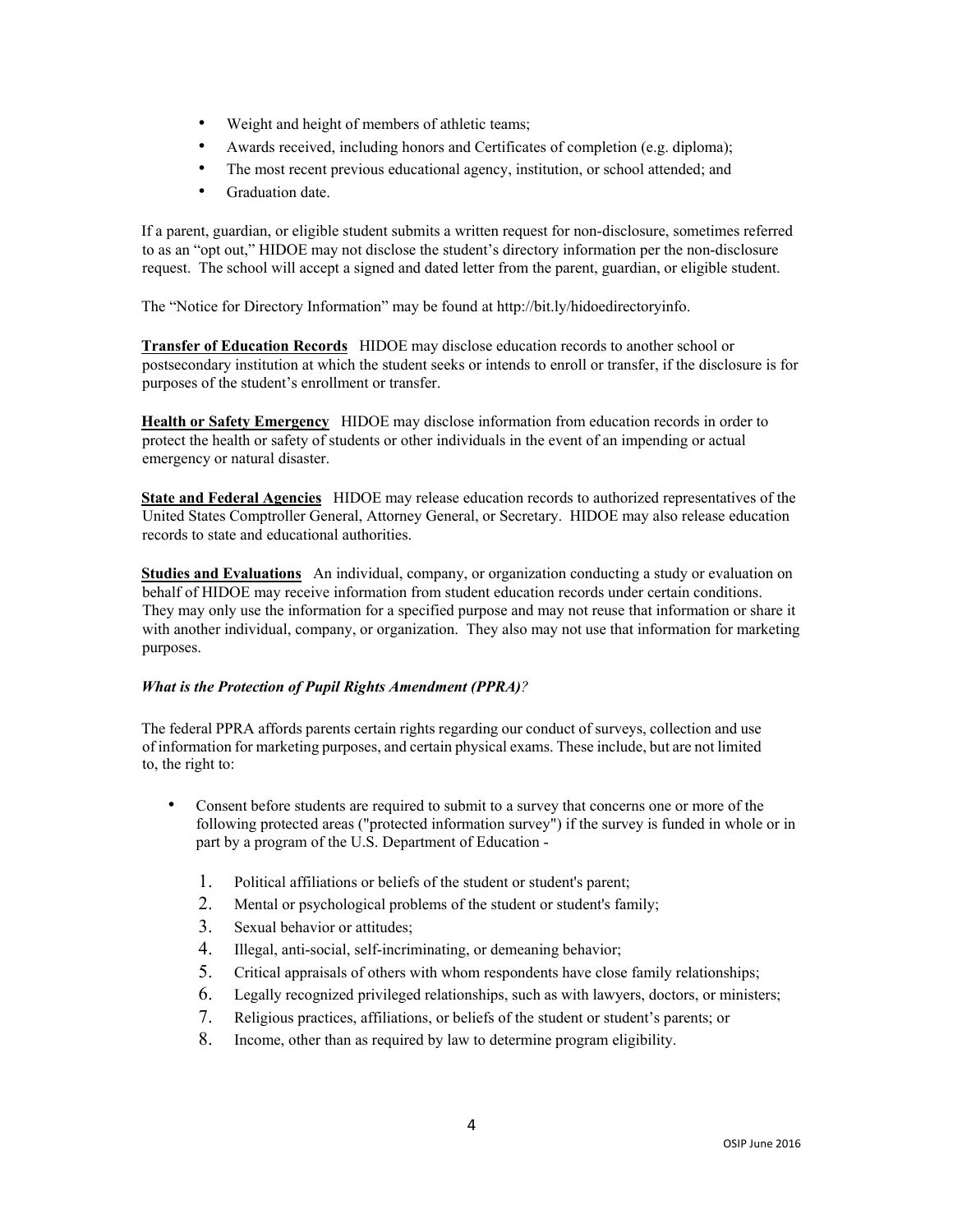- Receive notice and an opportunity to opt a student out of
	- 1. Any other protected information survey, regardless of funding;
	- 2. Any non-emergency, invasive physical exam or screening required as a condition of attendance, administered by the school or its agent and not necessary to protect the immediate health and safety of a student, except for hearing, vision, or scoliosis screenings, or any physical exam or screening permitted or required under State law; and
	- 3. Activities involving collection, disclosure, or use of personal information obtained from students for marketing or to sell or otherwise distribute the information to others.
- Inspect, upon request and before administration or use
	- 1. Protected information surveys of students, created by a third party;
	- 2. Instruments used to collect personal information from students for any of the above marketing, sales, or other distribution purposes; and
	- 3. Instructional material used as part of the educational curriculum.

These rights transfer from the parents or guardians to a student who is 18 years old or an emancipated minor under State law. HIDOE will notify parents of students who are scheduled to participate in specific activities or surveys that involve one or more of the protected areas listed above and will provide an opportunity for the parent to opt his or her child out of participation of the specific activity or survey. HIDOE will make this notification to parents at the beginning of the school year if it has identified the specific or approximate dates of the activities or surveys at that time. For surveys and activities scheduled after the school year starts, parents will be provided reasonable notification of the planned activities and surveys that involve one or more of the protected areas and be provided an opportunity to opt their child out, as well as an opportunity to review any pertinent surveys. The following are the specific categories of activities or surveys covered under this requirement:

- Collection, disclosure, or use of personal information for marketing, sales or other distribution;
- Administration of any protected information survey not funded in whole or in part by the U.S. Department of Education; and
- Any non-emergency, invasive physical examination or screening as described above.

Parents who believe their rights have been violated may file a complaint with:

Family Policy Compliance Office U.S. Department of Education 400 Maryland Avenue, SW Washington, DC 20202

The "Notification for Rights Under the Protection of Pupil Rights Amendment (PPRA)" may be found at http://bit.ly/hidoeppra.

**Military Recruiters' Request for Information** HIDOE provides the local Inter-Service Recruitment Council (IRC) with secondary students' names, addresses and telephone listings as required by the Every Student Succeeds Act (ESSA). HIDOE releases this specific student information for students in grades 11 and 12 at least once a year. Parents, guardians or eligible students may make a written request that HIDOE not release the student's information to military recruiters. The school will accept a signed and dated letter from the parent, guardian, or the secondary student.